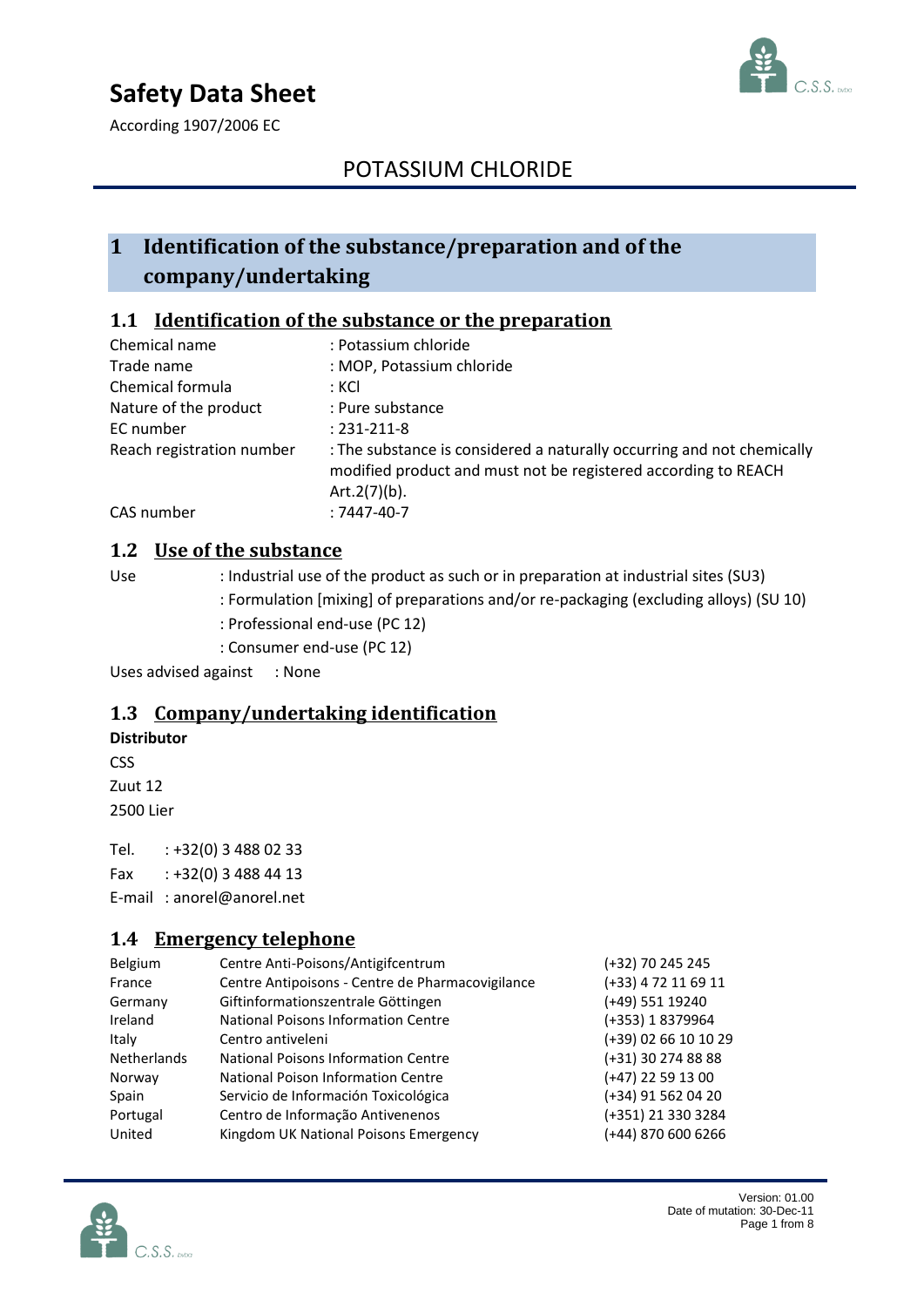

**according 1907/2006/EC**

**POTASSIUM CHLORIDE**

## **2 Hazards identification**

#### **Potassium Nitrate 2.1 Classification of the substance or preparation**

#### **2.1.1 Classification (EC) N°1272/2008(CLP/GHS):**

Not classified as hazardous.

#### **2.1.2 Classification 67/548/EEC (DPD):**

Not classified as dangerous.

### **2.2 Labelling**

Labelling Regulation EC 1272/2008 (CLP): None applicable

## **2.3 Other hazards**

PBT and vPvB assessment is not applicable to inorganic substances.

## **3 Composition/information on ingredients**

SUBSTANCE DOES NOT APPEAR IN THE LIST OF HAZARDOUS SUBSTANCES (ANNEX VI OF THE EUROPEAN DIRECTIVE 1272/2008)

| Name Component     |  | Content    | CAS-nr.   | EG-nr.    | Annex-nr                  | Classification              |
|--------------------|--|------------|-----------|-----------|---------------------------|-----------------------------|
| Potassium chloride |  | $>= 95 \%$ | 7447-40-7 | 231-211-8 | ------------------------- | --------------------------- |

## **4 First aid measures**

#### **COMMONLY**

In case of persisting adverse effects consult a physician. Never give anything by mouth to an unconscious person or a person with cramps.

#### **4.1 Description of the first aid measures**

#### - **Inhalation**

If breathing is difficult, remove to fresh air and keep at rest in a position comfortable for breathing. Get medical advice/attention if you feel unwell.

- **Skin contact**

Rinse skin with water/shower. If skin irritation occurs: Get medical advice/attention

- **Eye contact**

Rinse cautiously with water for several minutes. Remove contact lenses, if present and easy to do. Continue rinsing. If eye irritation persists: Get medical advice/attention.

- **Ingestion**

Rinse mouth and drink plenty of water. Induce vomiting when the affected person is not unconscious. Get medical advice/attention if you feel unwell.

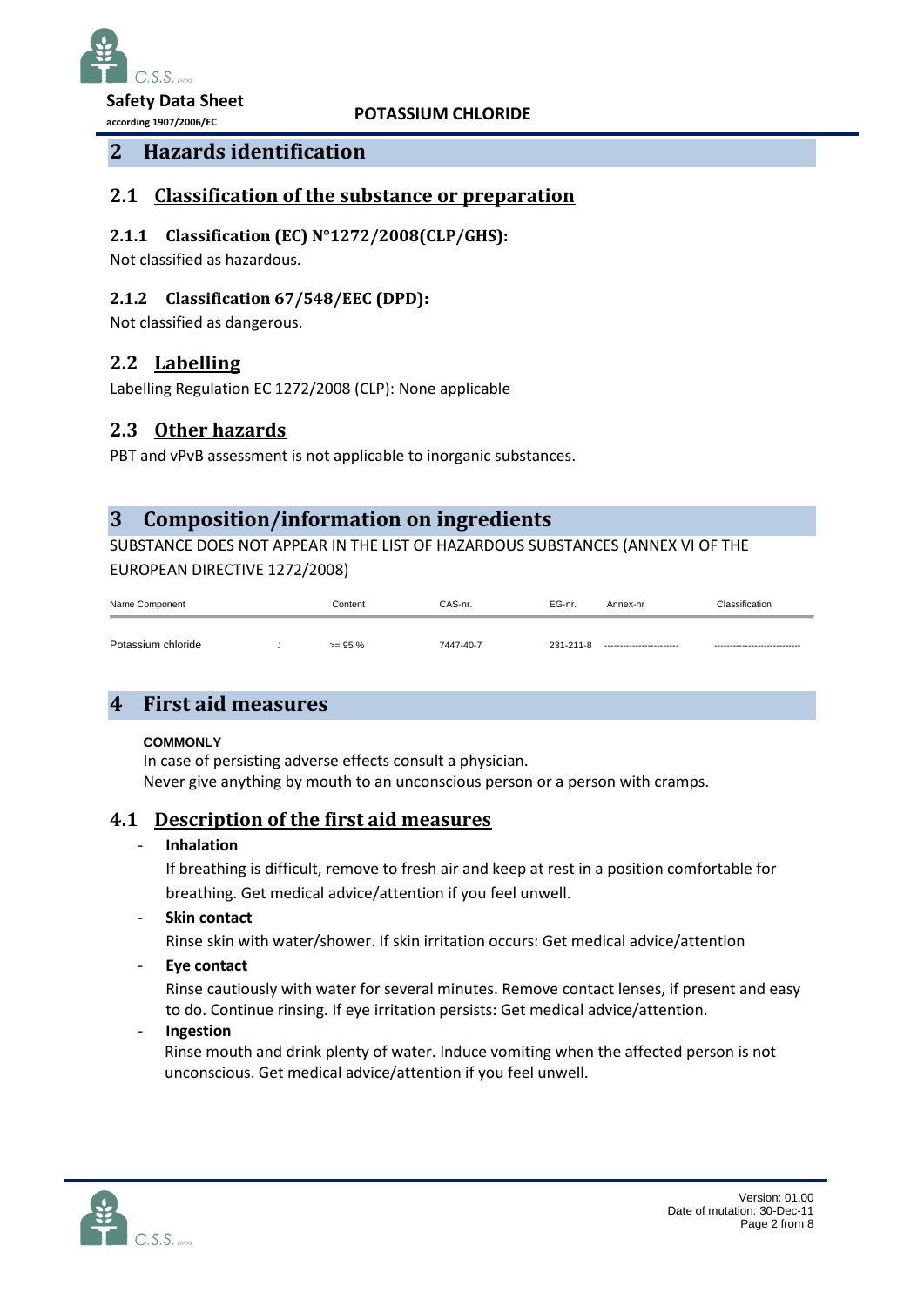

## **Potassium 4.2 Acute and delayed symptoms and effects**

The following symptoms may occur: In case of inhalation May cause irritation to respiratory tract In case of skin contact May cause redness or irritation In case of eye contact May cause redness or irritation In case of ingestion Ingestion of large amounts may cause: Gastrointestinal disturbances

## **4.3 Special means to provide specific and immediate treatment**

Treat symptomatically.

## **5 Fire-fighting measures**

## **5.1 Extinguishing media**

- Suitable extinguishing media Use any suitable mean for extinguishing surrounding fire.
- Extinguishing media which shall not be used for safety reasons None, but attention should be paid to compatibility with chemicals surrounding.

## **5.2 Special exposure hazards arising from the substance or preparation itself, combustion products, resulting gases**

Thermal decomposition can lead to the escape of toxic/irritating gases and vapours. Decomposition products: refer to section 10.

## **5.3 Special protective equipment for fire-fighters**

Wear a self-contained breathing apparatus and chemical protective clothing.

## **6 Accidental release measures**

## **6.1 Personal precautions**

Provide adequate ventilation. Wear personal protection equipment.

#### **6.2 Environmental precautions**

Do not allow to enter into surface water or drains. Ensure waste is collected and contained.

## **6.3 Methods for cleaning up**

Take up mechanically, placing in appropriate containers for disposal or recovery. Unsuitable material for taking up: None specified

## **6.4 Note**

Personal protective equipment (Section 8)

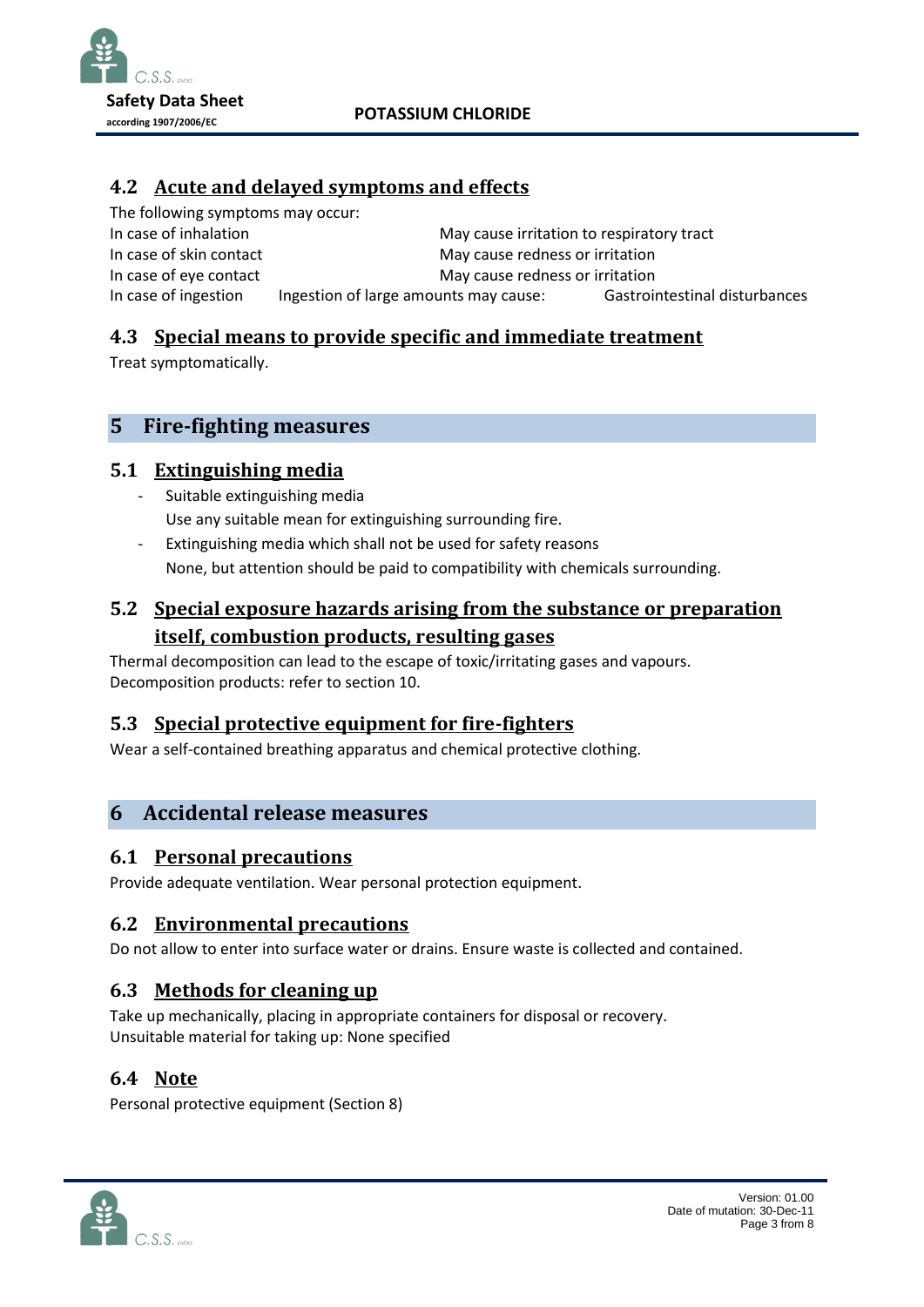

**according 1907/2006/EC**

**POTASSIUM CHLORIDE**

## **7 Handling and storage**

# **7.1 Handling**

111 **External generation of dust. Provide adequate ventilation. Wear personal protective equipment.** Keep away from food, drink and animal feeding stuff. Good hygiene practices and housekeeping measures. Wash hands before breaks and at the end of workday.

## **7.2 Storage**

Reseal carefully any opened container and set upright to avoid leakages. Keep the product tightly closed in a dry, in well-ventilated and cool place.

## **7.3 Specific use(s)**

None specified.

## **8 Exposure controls/personal protection**

### **8.1 Control parameters**

#### **Occupational exposure limit values:**

No specific occupational exposure limit. Follow generic occupational limits for particulates.

|                | Dust, inhalable                 |                         | Dust, respirable       | Short term occupational |  |
|----------------|---------------------------------|-------------------------|------------------------|-------------------------|--|
|                | Long term occupational exposure | Short term occupational | Long term occupational |                         |  |
|                | mg/m <sup>3</sup>               | mg/m <sup>3</sup>       | mg/m <sup>3</sup>      | mg/m <sup>3</sup>       |  |
| Austria        | 10                              | 20                      |                        | 10                      |  |
| <b>Belgium</b> | 10                              |                         |                        |                         |  |
| <b>Denmark</b> | 10                              | $\overline{20}$         |                        |                         |  |
| France         | 10                              |                         | 5 (respirable aerosol) |                         |  |
| Germany        | 10 (AGS)                        | 20 (AGS)                | 3 (AGS)                | 6 (AGS)                 |  |
| Germany        | 4(DFG)                          |                         | $1,5$ (DFG)            |                         |  |
| <b>Hungary</b> | 10                              |                         | ь                      |                         |  |
| <b>Spain</b>   | 10                              |                         |                        |                         |  |
| Sweden         | 10                              |                         |                        |                         |  |
| Switzerland    | 10                              |                         |                        |                         |  |
| USA (OSHA)     | 15                              |                         |                        |                         |  |

## **8.2 Exposure controls**

#### **8.2.1 Occupational exposure controls**

| Eye / face protection              | Chemical goggles                                                                                          |
|------------------------------------|-----------------------------------------------------------------------------------------------------------|
| Hand protection                    | Wear suitable gloves.                                                                                     |
| Respiratory protection             | In case of insufficient ventilation, wear suitable respiratory<br>equipment.                              |
| General health and safety measures | Do not eat, drink or smoke when using this product.<br>Wash hands before breaks and at the end of workday |

## **9 Physical and chemical properties**

## **9.1 General information**

Appearance Solid Colour **Colour** White crystals or granules.

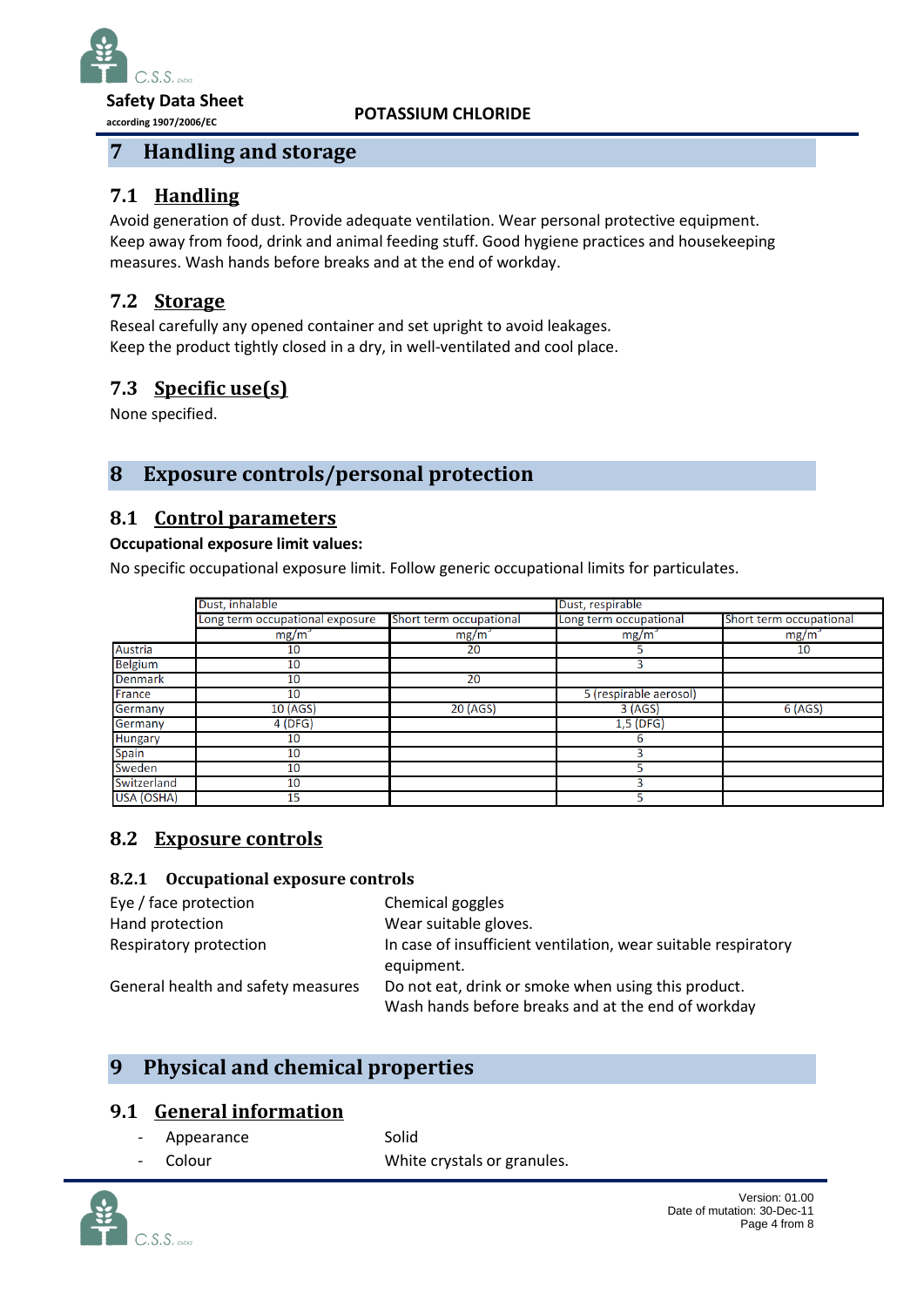$S.S.S.$  by  $S.$ **Safety Data Sheet**

**according 1907/2006/EC**

### **POTASSIUM CHLORIDE**

Odour **Odourless** 

## **9.2** Important health, safety and environmental information

| $\overline{\phantom{a}}$ | Odour Threshold                             | Not applicable                                    |                               |  |
|--------------------------|---------------------------------------------|---------------------------------------------------|-------------------------------|--|
| $\overline{\phantom{a}}$ | pH value                                    | 6.0 - 9.0 (5% solution)                           |                               |  |
| $\overline{\phantom{a}}$ | Melting point / melting range               | 771-773 °C at 1013 hPa                            | (Literature information)      |  |
| $\overline{\phantom{a}}$ | Boiling temperature / boiling range         | Not applicable                                    |                               |  |
| $\overline{\phantom{a}}$ | Flash point                                 | Not applicable                                    |                               |  |
| $\overline{\phantom{a}}$ | Vapourisation rate / Evaporation rate       | Not applicable                                    |                               |  |
| $\overline{\phantom{a}}$ | Flammable solids                            | Non flammable                                     | (Based on chemical structure) |  |
| $\overline{\phantom{a}}$ | Explosion limits (LEL, UEL)                 | Not applicable                                    |                               |  |
| $\overline{\phantom{a}}$ | Vapour pressure                             | Negligible                                        | (Based on chemical nature)    |  |
| $\overline{\phantom{a}}$ | Relative vapour density (air $= 1$ )        | No data available                                 |                               |  |
| $\overline{\phantom{a}}$ | Density                                     | $1.98$ g/mL                                       | (Literature information)      |  |
| $\overline{\phantom{a}}$ | Solubility (applicable to crystalline form) | 347 g/L at 20 °C (water)                          | (Literature information)      |  |
| $\overline{\phantom{a}}$ | Partition coefficient n-octanol /water      | Not applicable                                    | (Based on chemical nature)    |  |
| $\overline{\phantom{a}}$ | Auto Ignition temperature (AIT)             | Not applicable                                    |                               |  |
|                          | Decomposition temperature (°C)              | 1420-1500 °C at 1013 hPa (Literature information) |                               |  |
| $\overline{\phantom{a}}$ | Viscosity                                   | Not applicable                                    |                               |  |
| $\overline{\phantom{a}}$ | <b>Explosive properties</b>                 | Not explosive                                     | (Based on chemical structure) |  |
|                          | Oxidising properties                        | Not oxidising (Based on chemical structure)       |                               |  |
|                          |                                             |                                                   |                               |  |

#### **9.3 Other information**

None

## **10 Stability and reactivity**

#### **10.1 Reactivity**

Stable under normal storage and temperature conditions.

## **10.2 Stability**

Stable under normal storage and temperature conditions.

## **10.3 Conditions to avoid**

Contact with concentrated solutions of strong acids may produce gaseous hydrogen chloride

## **10.4 Materials to avoid**

None identified.

## **10.5 Hazardous decomposition products**

Thermal decomposition products: potassium oxides

## **11 Toxicological information**

Potassium and chloride are essential constituent of the body for intracellular osmotic pressure and buffering, cell permeability, acid-base balance, muscle contraction and nerve function. About 90 % of

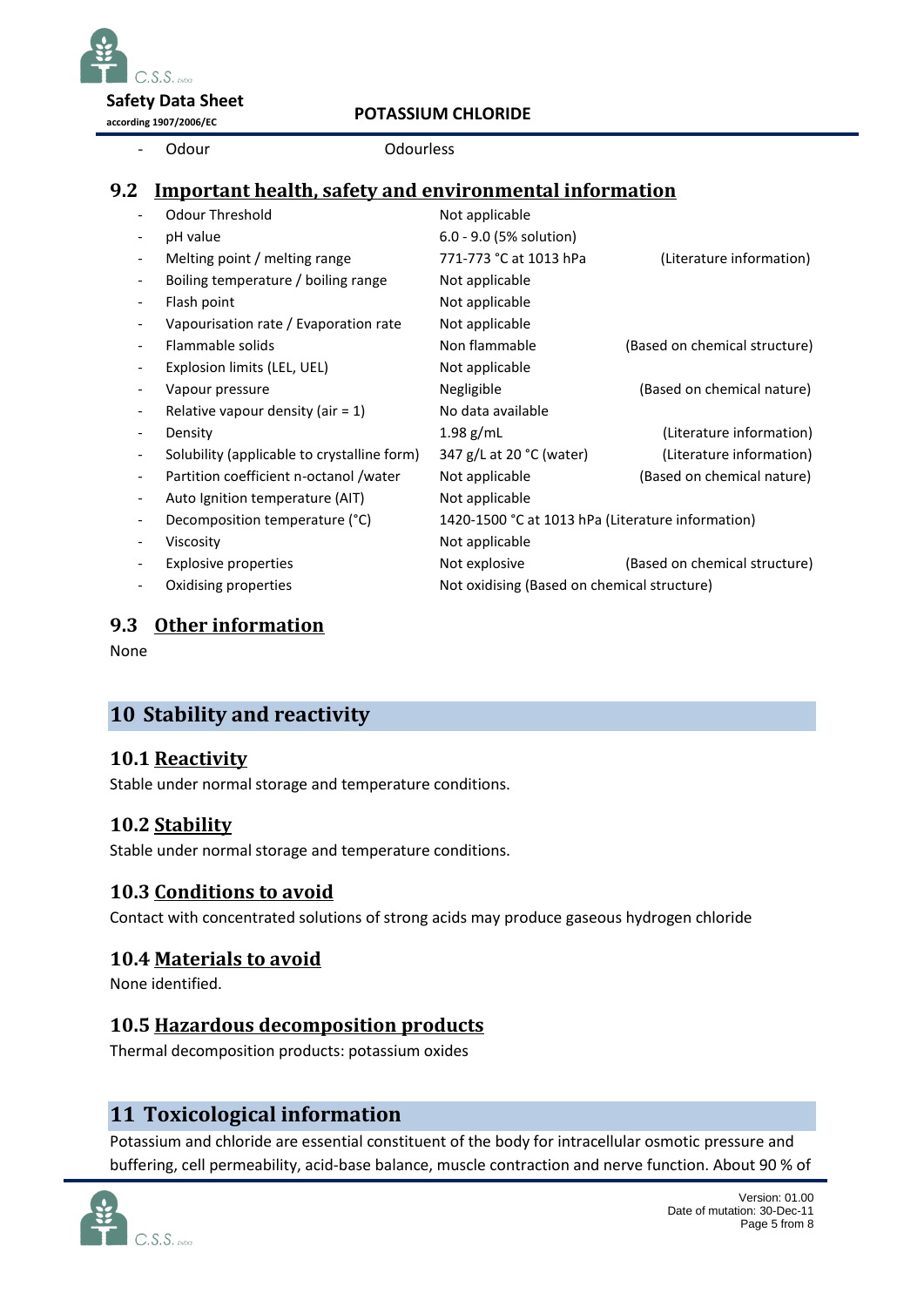

**Safety Data Sheet according 1907/2006/EC**

### **POTASSIUM CHLORIDE**

**Potassium**  majority of ingested potassium is excreted in the urine via glomelural filtration. Potassium can be **Nitrate** also secreted and reabsorbed in distal tubules. Excretion and retention of potassium is mainly the ingested dose of potassium is absorbed by passive diffusion in the membrane of the upper intestine. Potassium is distributed to all tissues where it is the principal intracellular cation. The regulated by endocrine mechanisms.

| <b>Acute toxicity</b>                                                                              |                                                                                                |                     |                               | Species:                                                        | Method:       |           |  |
|----------------------------------------------------------------------------------------------------|------------------------------------------------------------------------------------------------|---------------------|-------------------------------|-----------------------------------------------------------------|---------------|-----------|--|
| Acute oral toxicity                                                                                |                                                                                                | LD50: 2600 mg/kg bw |                               | Rat.                                                            | Not described |           |  |
|                                                                                                    | Assessment / classification<br>Based on available data, the classification criteria is not met |                     |                               |                                                                 |               |           |  |
| <b>Irritant and corrosive effects</b>                                                              |                                                                                                |                     |                               |                                                                 |               |           |  |
| Primary irritation to the skin/eyes                                                                |                                                                                                |                     |                               |                                                                 |               |           |  |
| No data available                                                                                  |                                                                                                |                     |                               |                                                                 |               |           |  |
| Assessment / classification<br>Not classified (data lacking)                                       |                                                                                                |                     |                               |                                                                 |               |           |  |
| Respiratory or skin sensitisation Result                                                           |                                                                                                |                     |                               |                                                                 |               |           |  |
| Skin sensitization                                                                                 |                                                                                                |                     | No information available.     |                                                                 |               |           |  |
| Respiratory sensitisation                                                                          |                                                                                                |                     | No information available.     |                                                                 |               |           |  |
| Assessment / classification                                                                        |                                                                                                |                     | Not classified (data lacking) |                                                                 |               |           |  |
| Germ cell mutagenicity / Genotoxicity                                                              |                                                                                                |                     |                               |                                                                 |               |           |  |
| In-vitro mutagenicity                                                                              |                                                                                                |                     | Method                        |                                                                 |               | Result    |  |
| Gene-mutations microorganisms                                                                      |                                                                                                |                     | Salmonella mutagenicity test  |                                                                 |               | negative  |  |
| Gene-mutations mammalian cells                                                                     |                                                                                                |                     |                               | TK+/-L5178Y mouse lymphoma cells                                |               | negative  |  |
| Chromosome aberrat. mammalian cells                                                                |                                                                                                |                     |                               |                                                                 |               | Equivocal |  |
|                                                                                                    |                                                                                                |                     |                               | Effects are attributed to a high osmotic pressure               |               |           |  |
|                                                                                                    |                                                                                                |                     |                               | Based on available data, the classification criteria is not met |               |           |  |
| Assessment / classification                                                                        |                                                                                                |                     |                               |                                                                 |               |           |  |
| Carcinogenicity                                                                                    |                                                                                                |                     |                               |                                                                 |               |           |  |
| In a chronic toxicity test with KCI and NaCI in F344/SIc rats, no carcinogenic effects were found. |                                                                                                |                     |                               |                                                                 |               |           |  |
| Based on available data, the classification criteria is not met<br>Assessment / classification     |                                                                                                |                     |                               |                                                                 |               |           |  |
| <b>Reproductive toxicity</b>                                                                       |                                                                                                |                     |                               |                                                                 |               |           |  |
| Adverse effects on reproduction                                                                    |                                                                                                |                     |                               |                                                                 |               |           |  |
| No fertility study has been located. Based on the extensive amount of knowledge on KCl intake,     |                                                                                                |                     |                               |                                                                 |               |           |  |
| regulation and effects in the human body, no effects on reproduction are considered.               |                                                                                                |                     |                               |                                                                 |               |           |  |
| Adverse effects on developmental toxicity                                                          |                                                                                                |                     |                               |                                                                 |               |           |  |
| No effects observed at the highest dose level 235 mg/kg/day (mice) and 310 mg/kg/day (rats)        |                                                                                                |                     |                               |                                                                 |               |           |  |
| Based on available data, the classification criteria is not met<br>Assessment / classification     |                                                                                                |                     |                               |                                                                 |               |           |  |
| Specific target organ toxicity (single exposure)                                                   |                                                                                                |                     |                               |                                                                 |               |           |  |
| Practical experience / human evidence                                                              |                                                                                                |                     |                               |                                                                 |               |           |  |
| Gastro-intestinal irritant effects in humans have been reported after ingestion of large doses.    |                                                                                                |                     |                               |                                                                 |               |           |  |
| Assessment / classification<br>Based on available data, the classification criteria is not met     |                                                                                                |                     |                               |                                                                 |               |           |  |
| Specific target organ toxicity (repeated exposure)                                                 |                                                                                                |                     |                               |                                                                 |               |           |  |
| No adverse effects observed up to 1820 mg/Kg bw/day, and 80 mmol KCl/day (approx. 85 mg/kg         |                                                                                                |                     |                               |                                                                 |               |           |  |
| bw/day) in humans                                                                                  |                                                                                                |                     |                               |                                                                 |               |           |  |
| Assessment / classification                                                                        |                                                                                                |                     |                               | Based on available data, the classification criteria is not met |               |           |  |
| <b>Aspiration hazard</b>                                                                           |                                                                                                |                     |                               |                                                                 |               |           |  |
|                                                                                                    |                                                                                                |                     |                               |                                                                 |               |           |  |

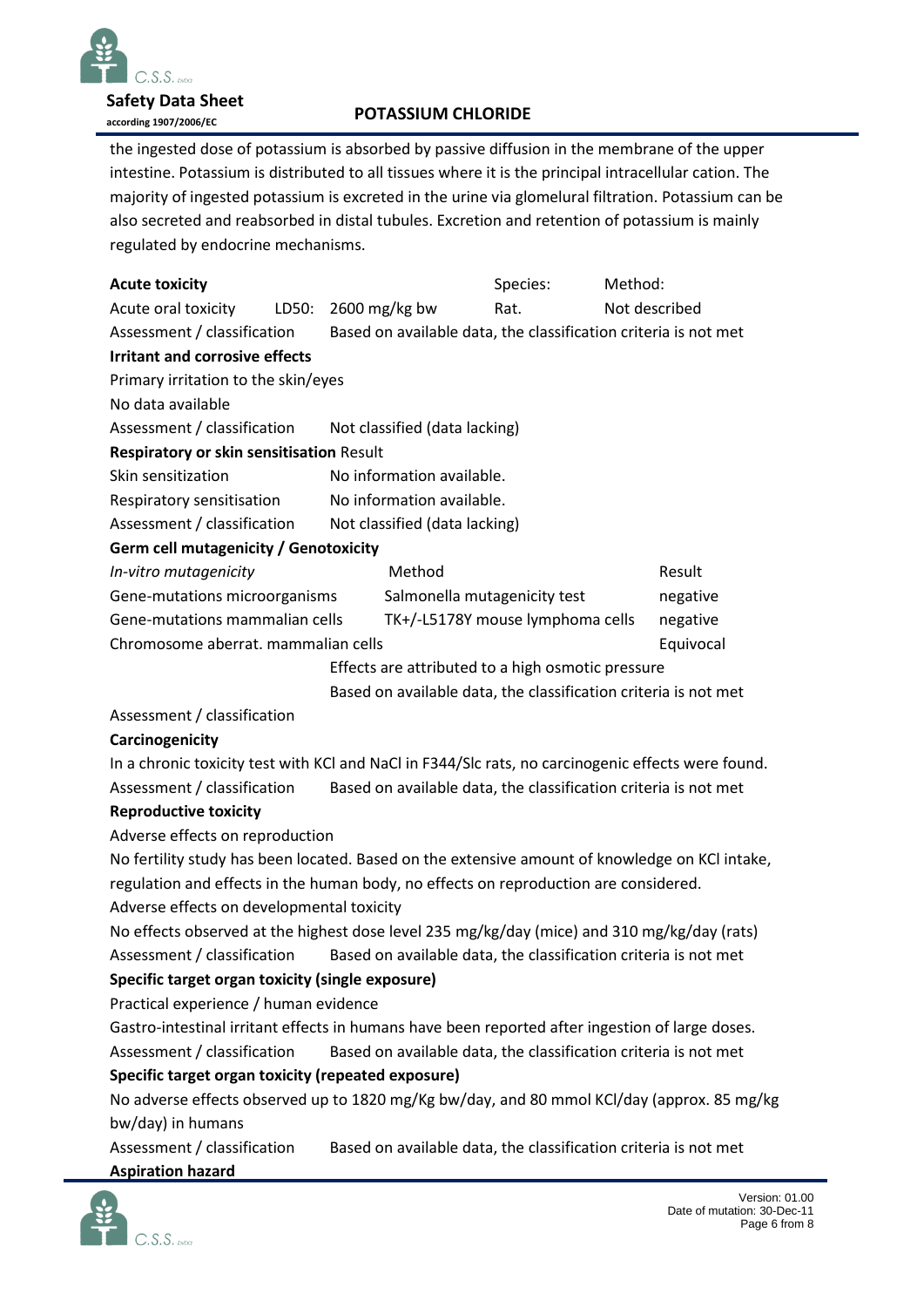

**Safety Data Sheet**

**according 1907/2006/EC**

#### **POTASSIUM CHLORIDE**

Physicochemical and toxicological data does not indicate a potential aspiration hazard.

**Assessment / classification** Based on available data, the classification criteria is not met

## **12 Ecological information**

## **12.1 Ecotoxicity**

Aquatic toxicity

96-h LC50 2,010 mg/L Lepomis macrochirus (Bluegill) (literature information) 48-h EC50 337 - 825 mg/L Daphnia magna (Big water flea). (literature information) 3-4 months NOEL 600 mg/L Chlorella vulgaris. (literature information) Assessment / classification Based on available data, the classification criteria are not met

## **12.2 Mobility**

Potassium not taken up by plants may become ion exchanged with clays or organic matter near the surface and thus may not be very mobile. Chloride binds only weakly to soil particles, and therefore follows water movement.

## **12.3 Persistence and degradability**

Potassium chloride completely dissociates into respective ions. Ions do not undergo further degradation but are ubiquitously found in all environmental compartments and naturally form part of several human and animal structures.

## **12.4 Bioaccumulative potential**

Potassium chloride has a low potential for bioaccumulation based on physicochemical properties.

## **12.5 Results of PBT assessment**

PBT and vPvB assessment is not applicable to inorganic substances

## **12.6 Other adverse effects**

None described

## **13 Disposal considerations**

The allocation of waste identity numbers/waste descriptions must be carried out according to the EEC, specific to the industry and process. Delivery to an approved waste disposal company. Dispose according to legislation.